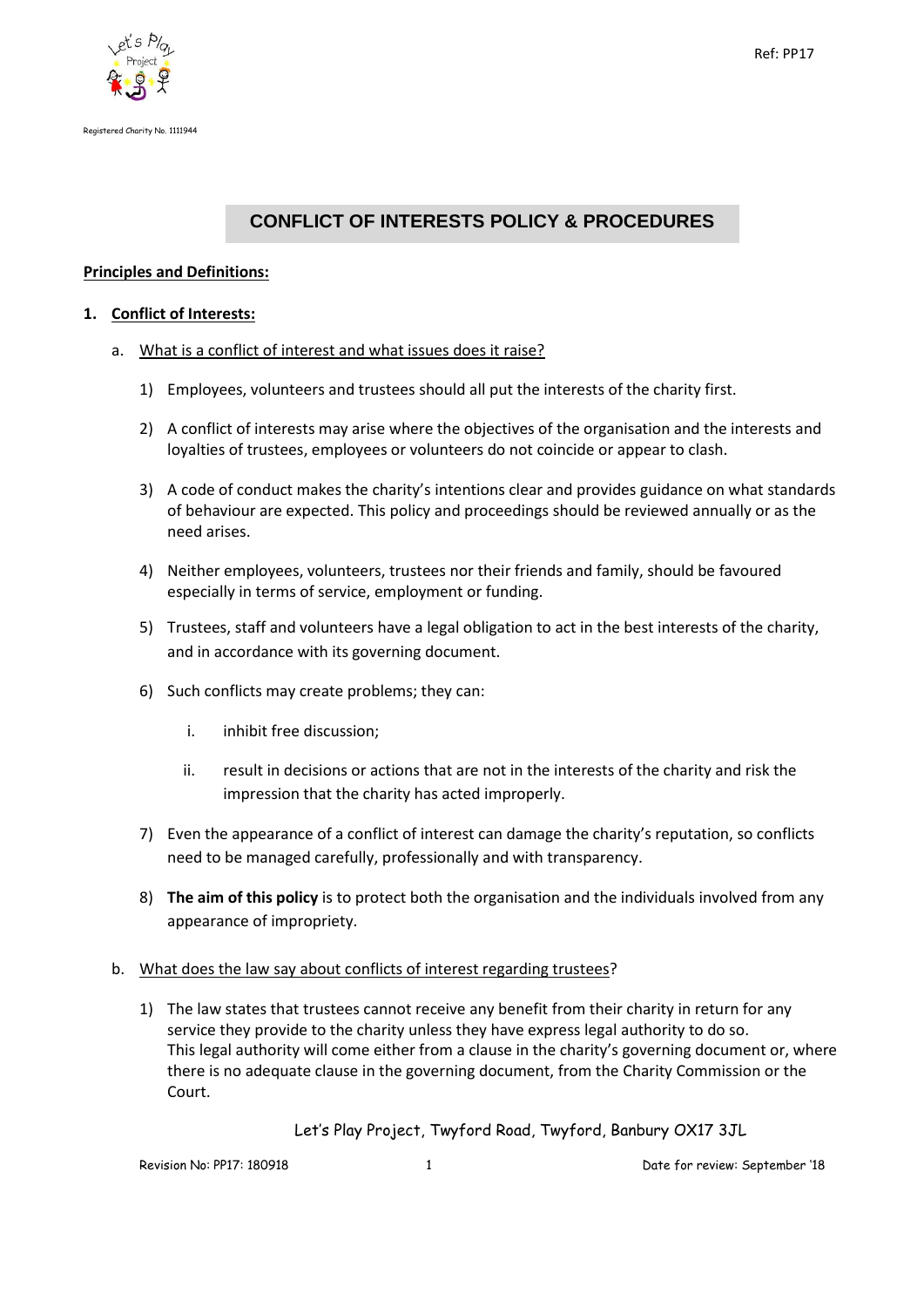

- 2) It is acceptable to repay reasonable "out of pocket expenses" to trustees.
- 3) Any costs that are necessary to allow a trustee to carry out his or her duties as a trustee can be classed as expenses and recovered from the charity or met directly by the charity. This may include travel costs and the cost of providing care for a dependent whilst attending a trustee meeting or when undertaking trustee business.

#### c. Conflicts of interest may come in a number of different forms:

- 1) Direct financial gain or benefit to the trustee, such as:
	- i. Payment to a trustee for services provided to the charity;
	- ii. The award of a contract to another organisation in which a trustee has an interest and from which a trustee will receive a financial benefit;
	- iii. The employment of a trustee in a separate post within the charity, even when the trustee has resigned to take up the employment.
- 2) Indirect financial gain, such as:
	- i. Employment by the charity of a relation or friend of a trustee;
	- ii. External funding for personal interests or loyalties
- 3) Non-financial gain, such as:
	- i. When a user of the charity's services is also a trustee

#### **1. Policy:**

- a. Trustees and senior staff should declare their interests in connection with their role in the Let's Play Project.
- b. A declaration of interest's form is provided for this purpose, listing the types of interest which should be declared. (**See Appendix A**)
- c. Failure to declare an interest could justify disciplinary action.
- d. This declaration should be updated at least annually and when any changes occur.
- e. If unsure of what to declare, or whether/when an individual's declaration needs to be updated, then erring on the side of caution is advised.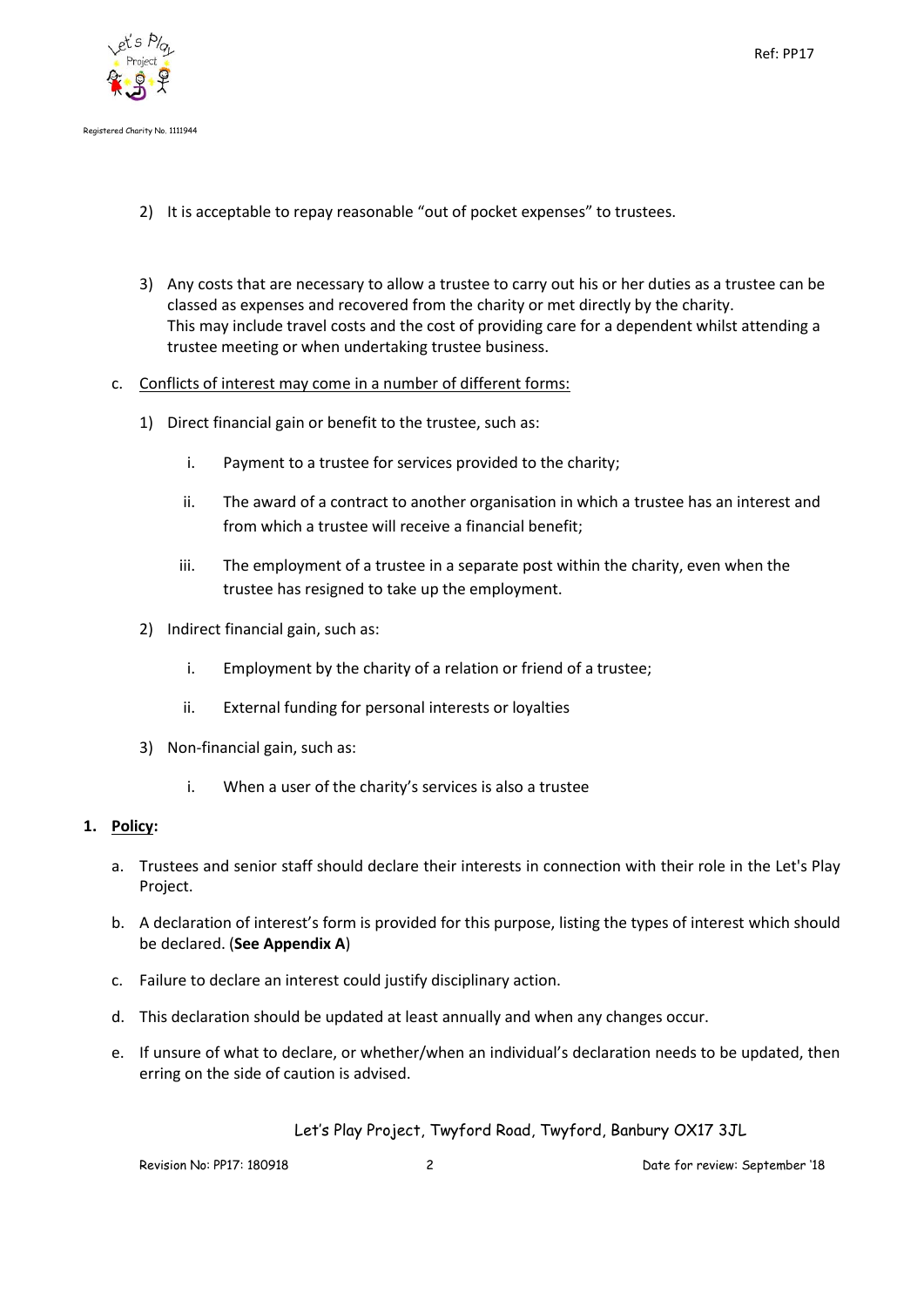

**Note:** If a person wishes to discuss this issue, the Let's Play secretary will give confidential guidance.

- f. Interests will be recorded on the Let's Play Register of Interests, which will be maintained by the Let's Play secretary.
- g. The register will be accessible to members and statutory bodies on request.

#### h. **Data Protection**:

- 1) The information provided will be processed in accordance with Data Protection principles as set out in the Data Protection Act 1998.
- 2) Data will be processed only to ensure that Trustees and senior staff act in the best interests of Let's Play Project.
- 3) The information provided will not be used for any other purpose.

#### **2. Procedures:**

- a. Decisions taken where a trustee or member of staff has an interest:
	- 1) In the event of the Board of Trustees of Let's Play having to decide upon a question in which a trustee or member of staff or volunteer has an interest, all decisions will be made by vote.
	- 2) A quorum must be present for the discussion and decision.
	- 3) Interested parties will not be counted when deciding whether the meeting is quorate.
	- 4) Interested board members may not vote on matters affecting their own interests.
	- 5) All decisions under a conflict of interest will be recorded by the Let's Play secretary and reported in the minutes of the meeting. The report will record:
		- i. the nature and extent of the conflict;
		- ii. an outline of the discussion;
		- iii. the actions taken to manage the conflict.

#### b. Managing contracts/applying for funding:

1) Any trustee who has a financial interest in a matter under discussion should declare the nature of their interest and withdraw from the room, unless they have a dispensation to speak.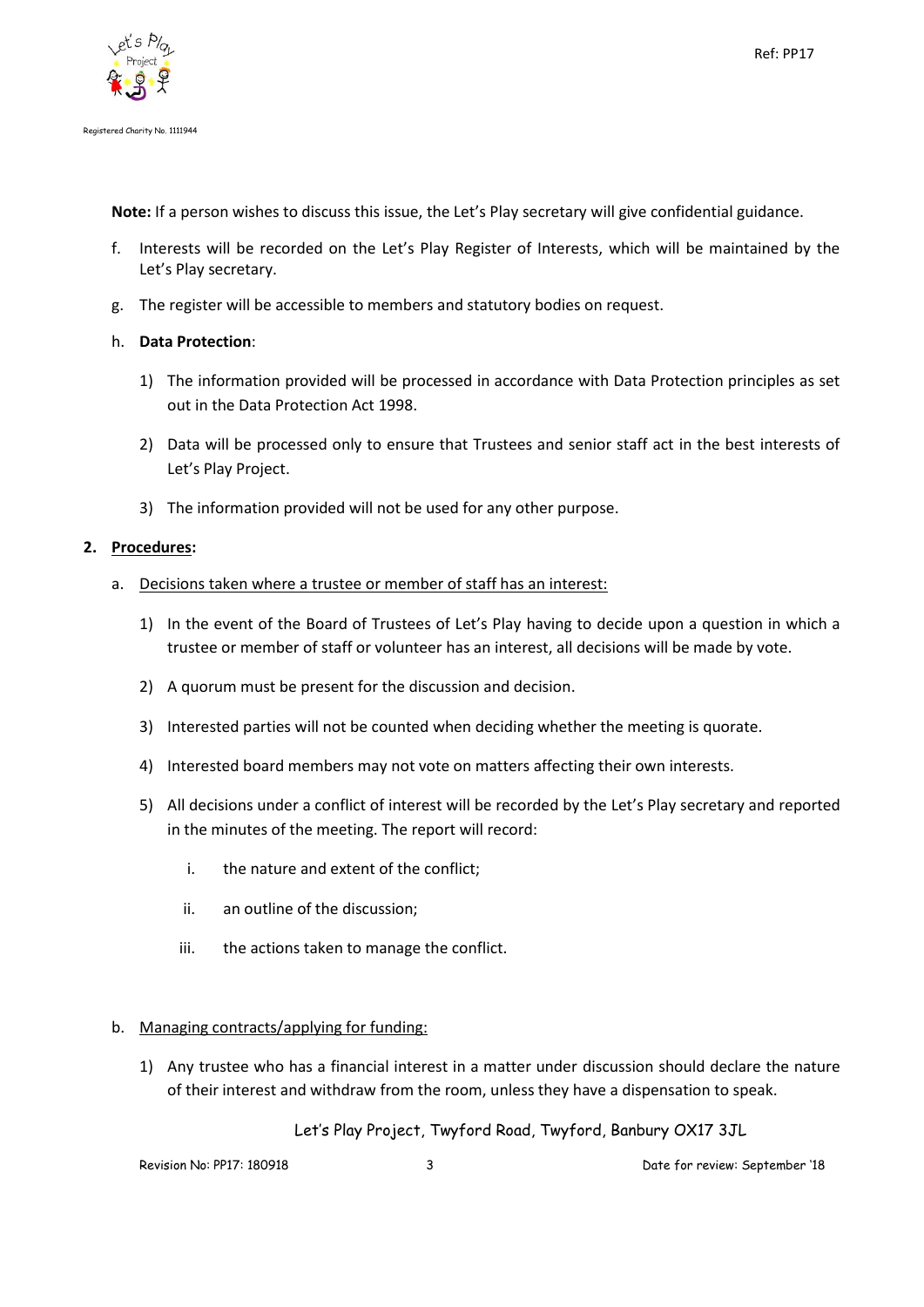

- 2) If a trustee has any interest in the matter under discussion, which creates a real danger of bias, that is, the interest affects their, or a member of their family or household, more than the generality affected by the decision should declare the nature of the interest and withdraw from the room, unless they have a dispensation to speak.
- 3) If a trustee has any other interest which does not create a real danger of bias, but which might reasonably cause others to think it could influence their decision, they should declare the nature of the interest, but may remain in the room, participate in the discussion, and vote if they wish.
- 4) Any member of staff or volunteer who also has such conflicts of interest when applying for funding or contracts should also declare interest and the matter be discussed as above with the management committee.
- 5) If in any doubt about the application of these rules they should consult with the chair. It is recommended that trustee's interests are listed in a register.

#### c. What to do if you face a conflict of interest:

- 1) If you are a carer of someone who uses Let's Play's services, you should not be involved in decisions that directly affect the service that you, or the person you care for, receives.
- 2) You should declare your interest at the earliest opportunity and withdraw from any subsequent discussion. The same applies if you face a conflict for any other reason.
- 3) You may, however, participate in discussions from which you may indirectly benefit, for example where the benefits are universal to all users, or where your benefit is minimal.
- 4) If you fail to declare an interest that is known to the Let's Play charity secretary and/or the chair, then the secretary or chair will declare that interest.